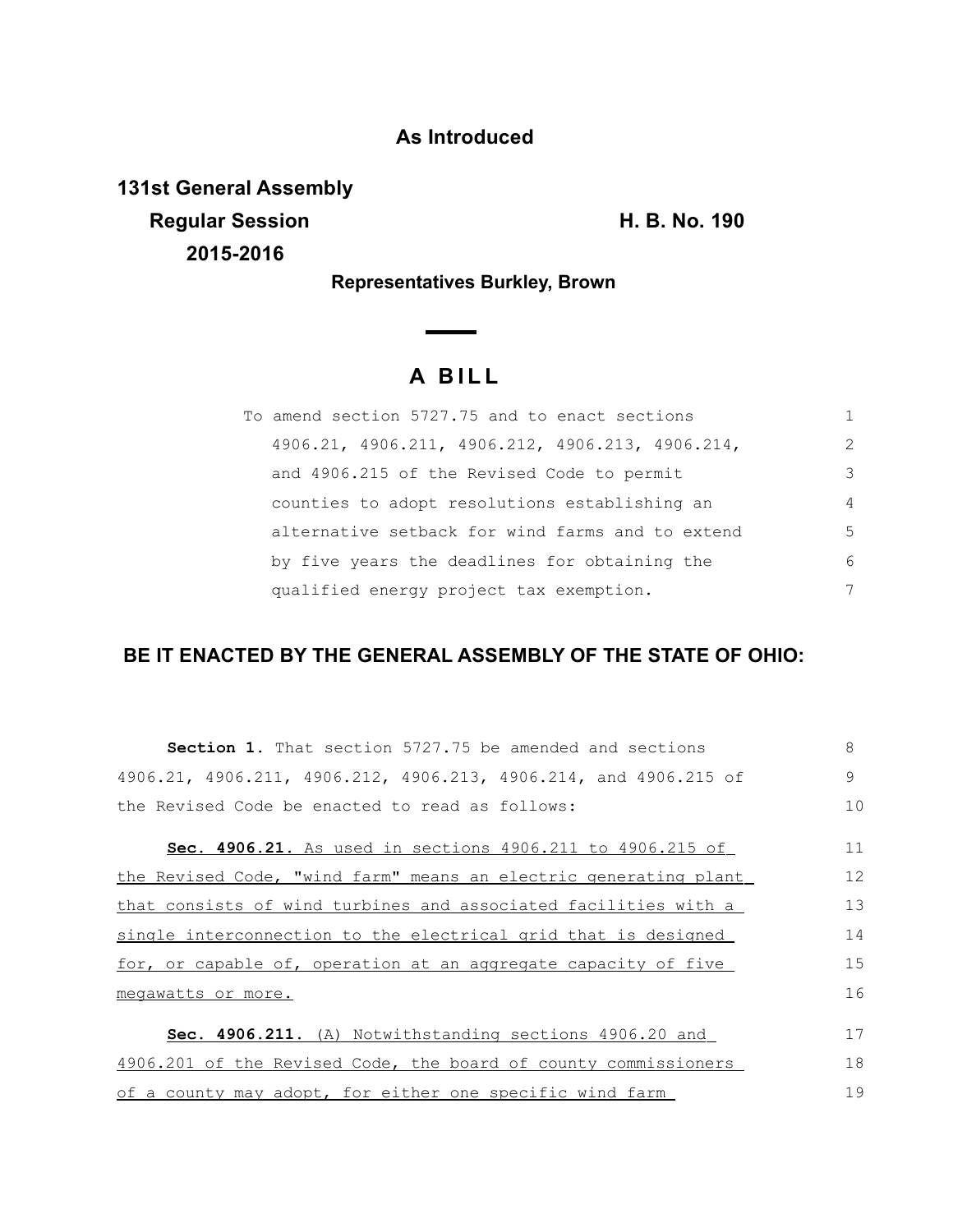| proposed to be located within the county or for any future wind | 20 |
|-----------------------------------------------------------------|----|
| farms proposed to be located within the county, a resolution    | 21 |
| establishing a minimum setback requirement described under      | 22 |
| division (B) of this section for the wind turbines of the wind  | 23 |
| farm or farms.                                                  | 24 |
| (B) The minimum setback shall be both of the following:         | 25 |
| (1) Equal to a horizontal distance, from the turbine's          | 26 |
| base to the property line of the wind farm property, equal to   | 27 |
| one and one-tenth times the total height of the turbine         | 28 |
| structure as measured from its base to the tip of its highest   | 29 |
| blade;                                                          | 30 |
| (2) At least one thousand one hundred twenty-five feet in       | 31 |
| horizontal distance from the tip of the turbine's nearest blade | 32 |
| at ninety degrees to the exterior of the nearest, habitable,    | 33 |
| residential structure, if any, located on adjacent property at  | 34 |
| the time that the certification application is filed under      | 35 |
| section 4906.06 or 4906.20 of the Revised Code.                 | 36 |
| Sec. 4906.212. Before adopting a resolution under section       | 37 |
| 4906.211 of the Revised Code, the board of county commissioners | 38 |
| may consult with the power siting board. Any costs related to   | 39 |
| the consultation shall be paid by the person seeking to         | 40 |
| construct the wind farm for which the consultation is being     | 41 |
| made.                                                           | 42 |
| Sec. 4906.213. (A) Subject to division (B) of this              | 43 |
| section, a board of county commissioners that adopts a          | 44 |
| resolution under section 4906.211 of the Revised Code may adopt | 45 |
| a resolution revoking the prior resolution at any time.         | 46 |
| (B) Before a resolution has been revoked, a person seeking      | 47 |
| to construct a wind farm to which the resolution applies may    | 48 |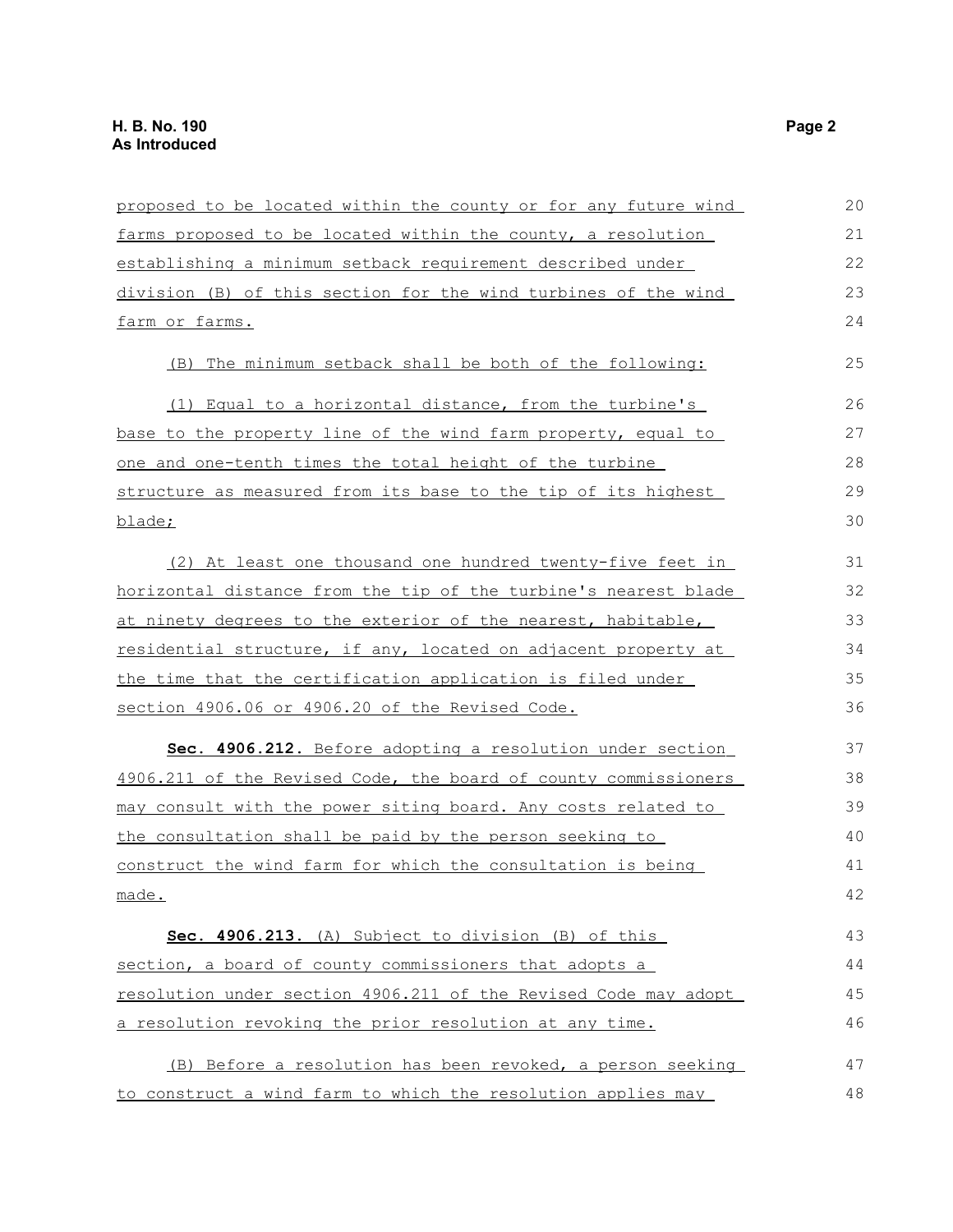| file notice of the intent to construct the wind farm with the    | 49 |
|------------------------------------------------------------------|----|
| board of county commissioners. If the board revokes the          | 50 |
| resolution after the notice is filed but before the wind farm    | 51 |
| has been constructed, the resolution that was revoked shall      | 52 |
| remain applicable to the wind farm for which the notice was      | 53 |
| filed, and the revocation, if the revoked resolution had applied | 54 |
| generally to all future wind farms within the county, shall      | 55 |
| apply only prospectively from the time of the revocation.        | 56 |
| Sec. 4906.214. The power siting board may increase the           | 57 |
| setback for any specific wind turbine of a wind farm that is     | 58 |
| subject to the setback requirements adopted pursuant to a        | 59 |
| resolution adopted under section 4906.211 of the Revised Code,   | 60 |
| in order to preserve the health, safety, and welfare of          | 61 |
| neighboring property owners.                                     | 62 |
| Sec. 4906.215. Nothing in sections 4906.21 to 4906.214 of        | 63 |
| the Revised Code contravenes the power siting board's ultimate   | 64 |
| authority to issue certificates under this chapter for the       | 65 |
| construction of wind farms.                                      | 66 |
| Sec. 5727.75. (A) For purposes of this section:                  | 67 |
| (1) "Qualified energy project" means an energy project           | 68 |
| certified by the director of development services pursuant to    | 69 |
| this section.                                                    | 70 |
| (2) "Energy project" means a project to provide electric         | 71 |
| power through the construction, installation, and use of an      | 72 |
| energy facility.                                                 | 73 |
| (3) "Alternative energy zone" means a county declared as         | 74 |
| such by the board of county commissioners under division (E) (1) | 75 |
| (b) or (c) of this section.                                      | 76 |
| (4) "Full-time equivalent employee" means the total number       | 77 |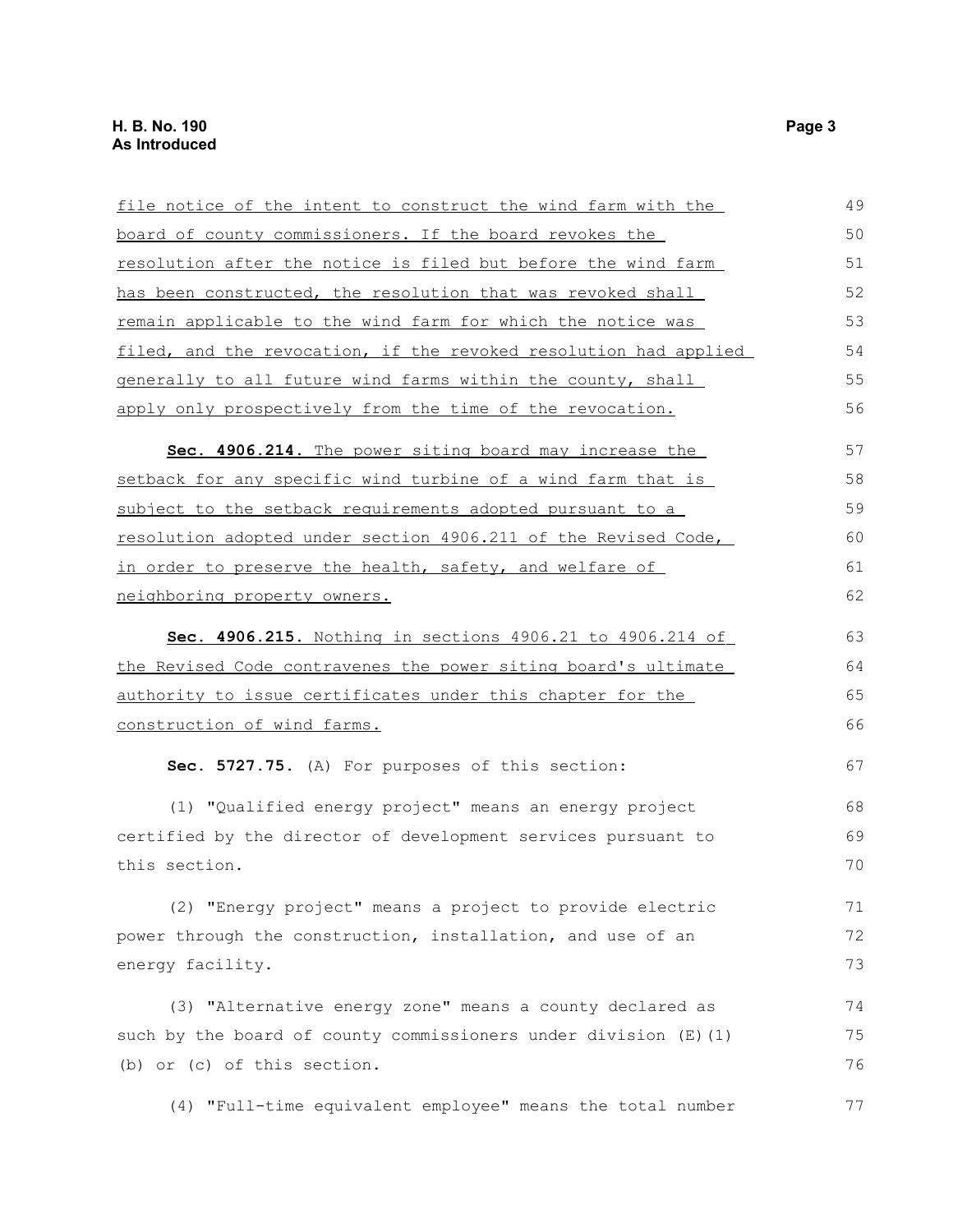of employee-hours for which compensation was paid to individuals employed at a qualified energy project for services performed at the project during the calendar year divided by two thousand eighty hours. 78 79 80 81

(5) "Solar energy project" means an energy project composed of an energy facility using solar panels to generate electricity.

(B)(1) Tangible personal property of a qualified energy project using renewable energy resources is exempt from taxation for tax years 2011 through 2016 2021 if all of the following conditions are satisfied:

(a) On or before December 31, 20152020, the owner or a lessee pursuant to a sale and leaseback transaction of the project submits an application to the power siting board for a certificate under section 4906.20 of the Revised Code, or if that section does not apply, submits an application for any approval, consent, permit, or certificate or satisfies any condition required by a public agency or political subdivision of this state for the construction or initial operation of an energy project.

(b) Construction or installation of the energy facility begins on or after January 1, 2009, and before January  $1, -2016 - 1$ 2021. For the purposes of this division, construction begins on the earlier of the date of application for a certificate or other approval or permit described in division (B)(1)(a) of this section, or the date the contract for the construction or installation of the energy facility is entered into. 98 99 100 101 102 103 104

(c) For a qualified energy project with a nameplate capacity of five megawatts or greater, a board of county 105 106

82 83 84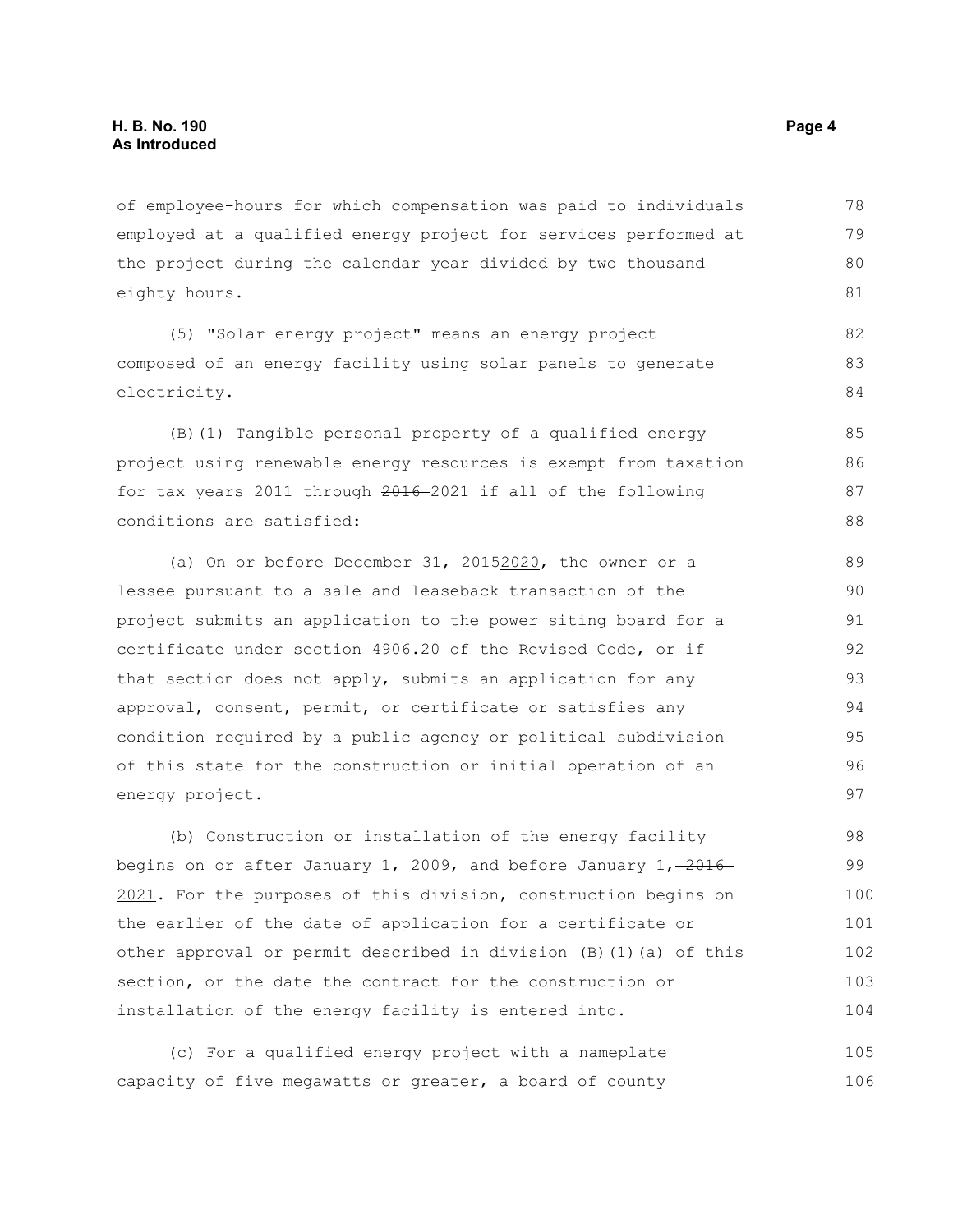commissioners of a county in which property of the project is located has adopted a resolution under division  $(E)$  (1)(b) or (c) of this section to approve the application submitted under division (E) of this section to exempt the property located in that county from taxation. A board's adoption of a resolution rejecting an application or its failure to adopt a resolution approving the application does not affect the tax-exempt status of the qualified energy project's property that is located in another county. 107 108 109 110 111 112 113 114 115

(2) If tangible personal property of a qualified energy project using renewable energy resources was exempt from taxation under this section beginning in any of tax years  $2011<sub>7</sub>$ 2012, 2013, 2014, 2015, or 2016 through 2021, and the certification under division (E)(2) of this section has not been revoked, the tangible personal property of the qualified energy project is exempt from taxation for tax year 2017 2022 and all ensuing tax years if the property was placed into service before January  $1, -2017, 2022$ , as certified in the construction progress report required under division (F)(2) of this section. Tangible personal property that has not been placed into service before that date is taxable property subject to taxation. An energy project for which certification has been revoked is ineligible for further exemption under this section. Revocation does not affect the tax-exempt status of the project's tangible personal property for the tax year in which revocation occurs or any prior tax year. 116 117 118 119 120 121 122 123 124 125 126 127 128 129 130 131 132

(C) Tangible personal property of a qualified energy project using clean coal technology, advanced nuclear technology, or cogeneration technology is exempt from taxation for the first tax year that the property would be listed for taxation and all subsequent years if all of the following 133 134 135 136 137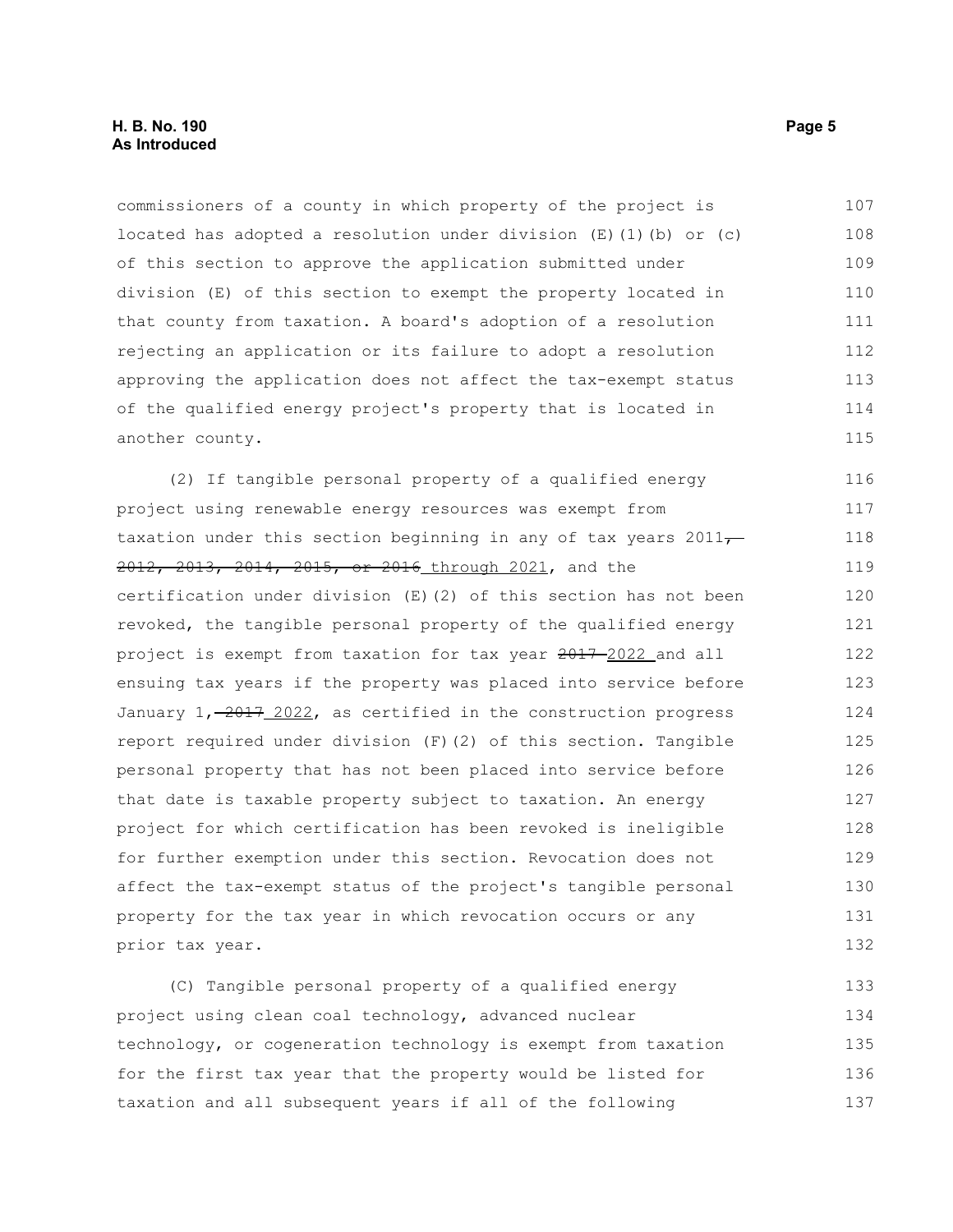circumstances are met:

(1) The property was placed into service before January 1, 20212026. Tangible personal property that has not been placed into service before that date is taxable property subject to taxation. 139 140 141 142

(2) For such a qualified energy project with a nameplate capacity of five megawatts or greater, a board of county commissioners of a county in which property of the qualified energy project is located has adopted a resolution under division (E)(1)(b) or (c) of this section to approve the application submitted under division (E) of this section to exempt the property located in that county from taxation. A board's adoption of a resolution rejecting the application or its failure to adopt a resolution approving the application does not affect the tax-exempt status of the qualified energy project's property that is located in another county. 143 144 145 146 147 148 149 150 151 152 153

(3) The certification for the qualified energy project issued under division (E)(2) of this section has not been revoked. An energy project for which certification has been revoked is ineligible for exemption under this section. Revocation does not affect the tax-exempt status of the project's tangible personal property for the tax year in which revocation occurs or any prior tax year. 154 155 156 157 158 159 160

(D) Except as otherwise provided in this section, real property of a qualified energy project is exempt from taxation for any tax year for which the tangible personal property of the qualified energy project is exempted under this section. 161 162 163 164

(E)(1)(a) A person may apply to the director of development services for certification of an energy project as a 165 166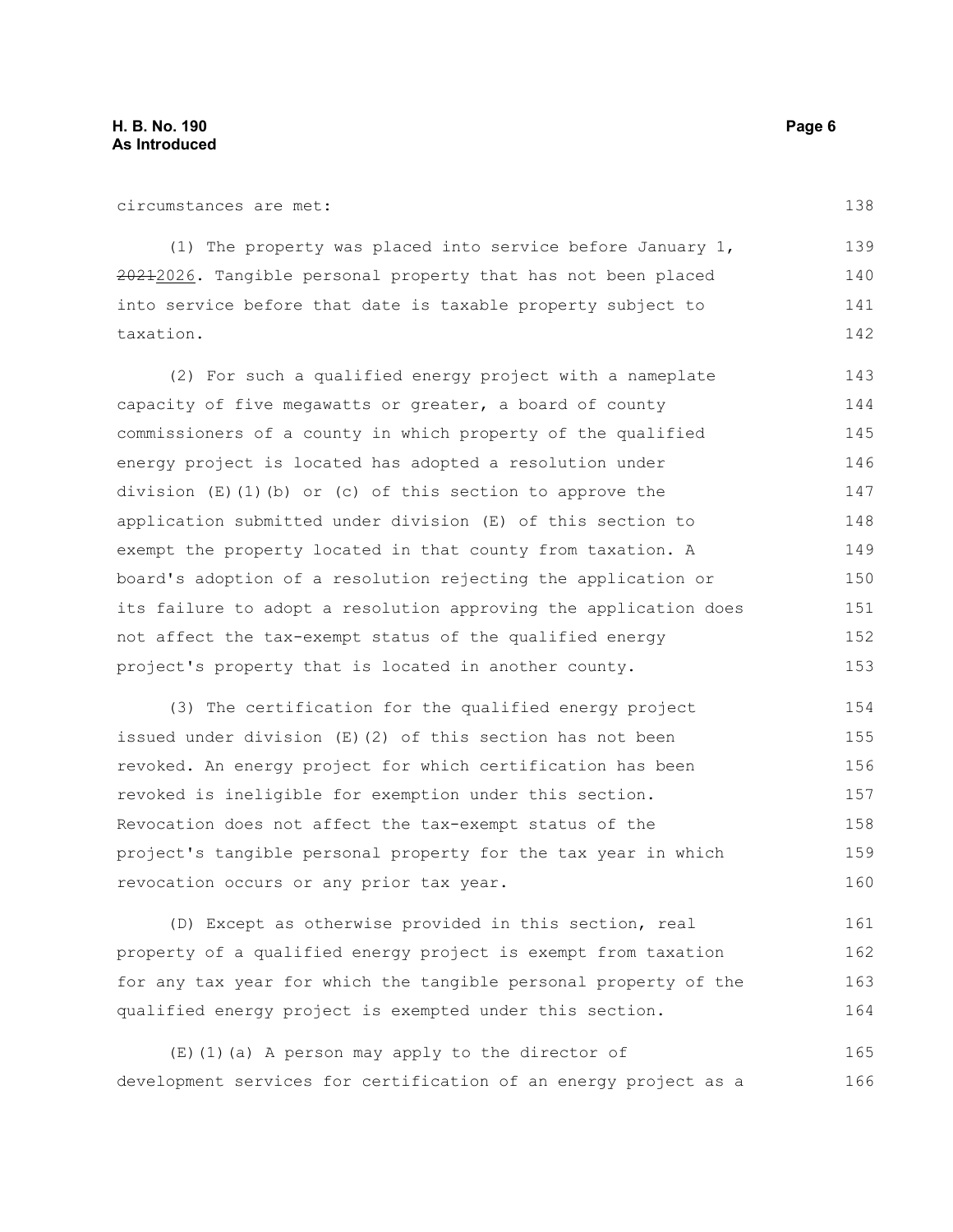qualified energy project on or before the following dates: (i) December 31, 20152020, for an energy project using renewable energy resources; (ii) December 31, 20172022, for an energy project using clean coal technology, advanced nuclear technology, or cogeneration technology. (b) The director shall forward a copy of each application for certification of an energy project with a nameplate capacity of five megawatts or greater to the board of county commissioners of each county in which the project is located and to each taxing unit with territory located in each of the affected counties. Any board that receives from the director a copy of an application submitted under this division shall adopt a resolution approving or rejecting the application unless it has adopted a resolution under division (E)(1)(c) of this section. A resolution adopted under division (E)(1)(b) or (c) of this section may require an annual service payment to be made in addition to the service payment required under division (G) of this section. The sum of the service payment required in the resolution and the service payment required under division (G) of this section shall not exceed nine thousand dollars per megawatt of nameplate capacity located in the county. The resolution shall specify the time and manner in which the payments required by the resolution shall be paid to the county treasurer. The county treasurer shall deposit the payment to the credit of the county's general fund to be used for any purpose for which money credited to that fund may be used. 167 168 169 170 171 172 173 174 175 176 177 178 179 180 181 182 183 184 185 186 187 188 189 190 191 192 193

The board shall send copies of the resolution by certified mail to the owner of the facility and the director within thirty days after receipt of the application, or a longer period of 194 195 196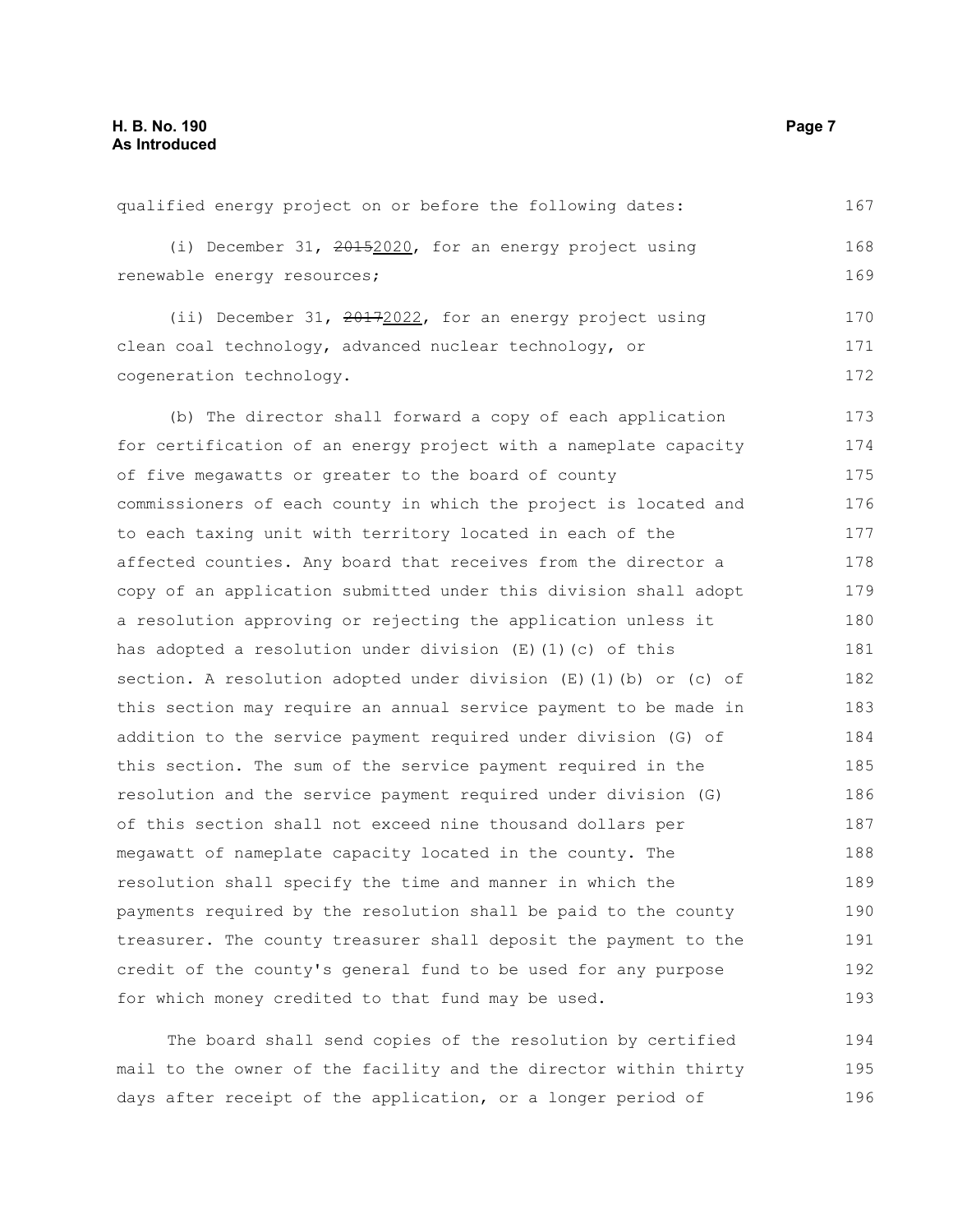time if authorized by the director.

(c) A board of county commissioners may adopt a resolution declaring the county to be an alternative energy zone and declaring all applications submitted to the director of development services under this division after the adoption of the resolution, and prior to its repeal, to be approved by the board. 198 199 200 201 202 203

All tangible personal property and real property of an energy project with a nameplate capacity of five megawatts or greater is taxable if it is located in a county in which the board of county commissioners adopted a resolution rejecting the application submitted under this division or failed to adopt a resolution approving the application under division (E)(1)(b) or (c) of this section. 204 205 206 207 208 209 210

(2) The director shall certify an energy project if all of the following circumstances exist: 211 212

(a) The application was timely submitted.

(b) For an energy project with a nameplate capacity of five megawatts or greater, a board of county commissioners of at least one county in which the project is located has adopted a resolution approving the application under division  $(E)$  (1)(b) or (c) of this section. 214 215 216 217 218

(c) No portion of the project's facility was used to supply electricity before December 31, 2009. 219 220

(3) The director shall deny a certification application if the director determines the person has failed to comply with any requirement under this section. The director may revoke a certification if the director determines the person, or subsequent owner or lessee pursuant to a sale and leaseback 221 222 223 224 225

197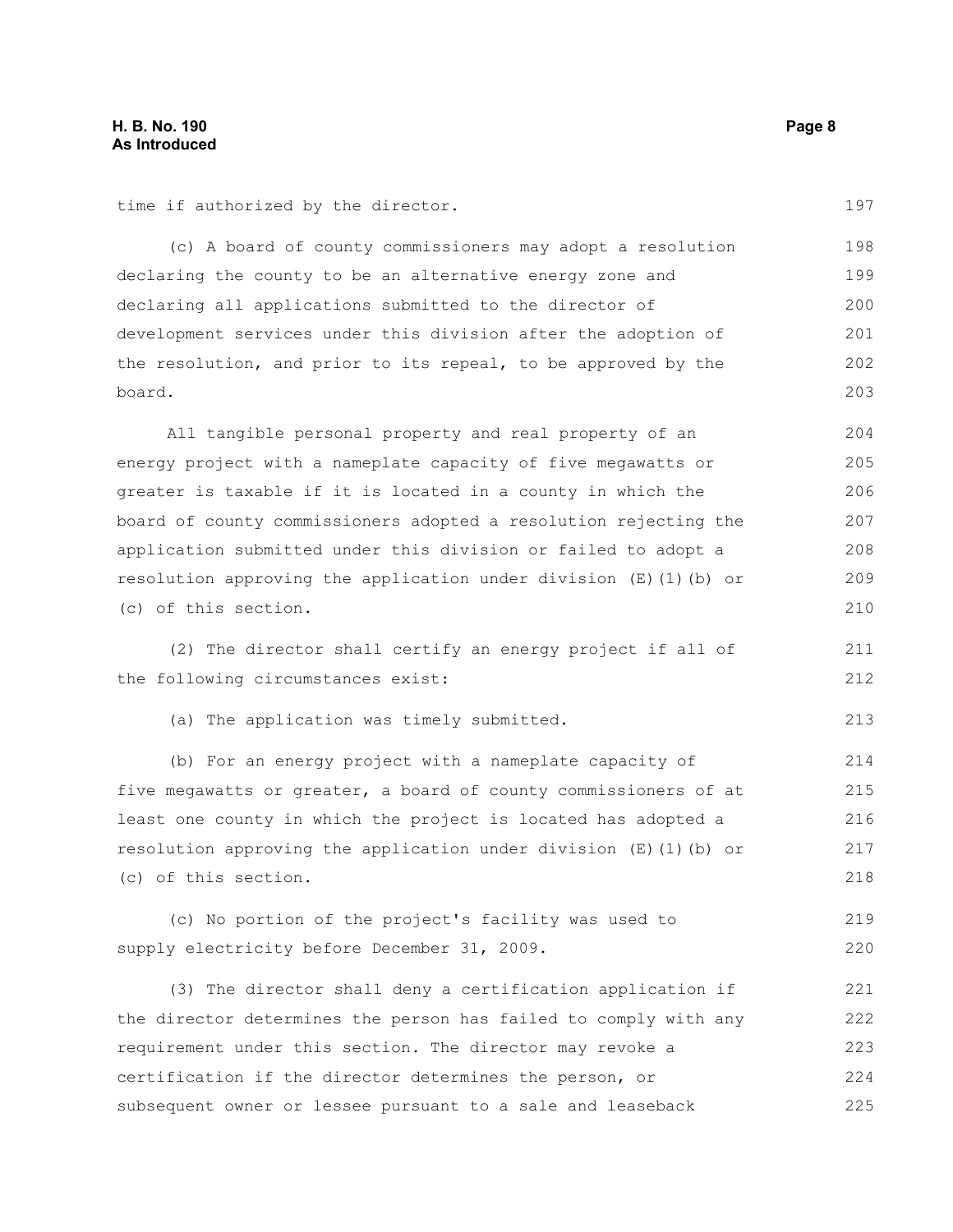## **H. B. No. 190 Page 9 As Introduced**

transaction of the qualified energy project, has failed to comply with any requirement under this section. Upon certification or revocation, the director shall notify the person, owner, or lessee, the tax commissioner, and the county auditor of a county in which the project is located of the certification or revocation. Notice shall be provided in a manner convenient to the director. 226 227 228 229 230 231 232

(F) The owner or a lessee pursuant to a sale and leaseback transaction of a qualified energy project shall do each of the following: 233 234 235

(1) Comply with all applicable regulations; 236

(2) File with the director of development services a certified construction progress report before the first day of March of each year during the energy facility's construction or installation indicating the percentage of the project completed, and the project's nameplate capacity, as of the preceding thirty-first day of December. Unless otherwise instructed by the director of development services, the owner or lessee of an energy project shall file a report with the director on or before the first day of March each year after completion of the energy facility's construction or installation indicating the project's nameplate capacity as of the preceding thirty-first day of December. Not later than sixty days after June 17, 2010, the owner or lessee of an energy project, the construction of which was completed before June 17, 2010, shall file a certificate indicating the project's nameplate capacity. 237 238 239 240 241 242 243 244 245 246 247 248 249 250 251

(3) File with the director of development services, in a manner prescribed by the director, a report of the total number of full-time equivalent employees, and the total number of fulltime equivalent employees domiciled in Ohio, who are employed in 252 253 254 255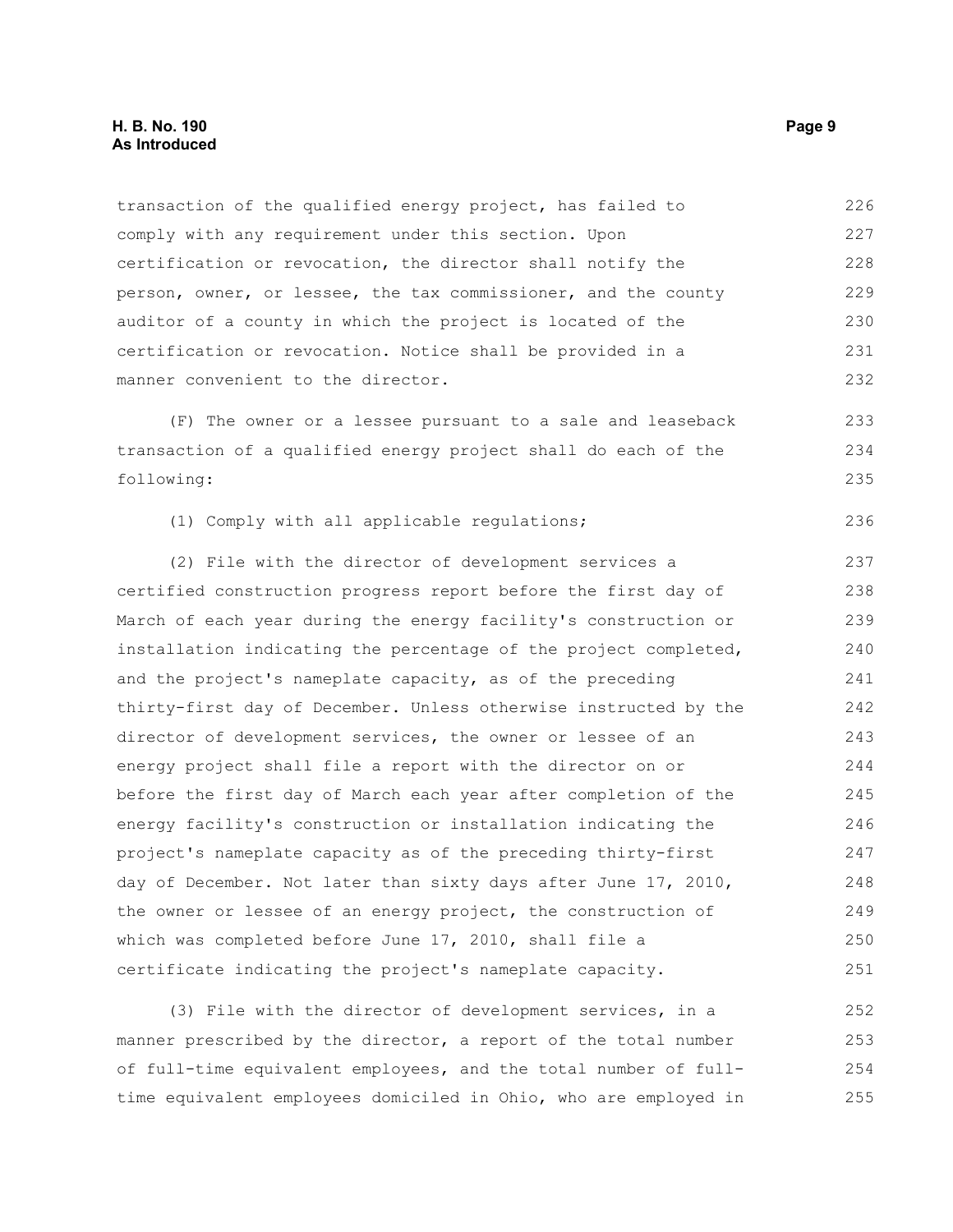256

the construction or installation of the energy facility;

(4) For energy projects with a nameplate capacity of five megawatts or greater, repair all roads, bridges, and culverts affected by construction as reasonably required to restore them to their preconstruction condition, as determined by the county engineer in consultation with the local jurisdiction responsible for the roads, bridges, and culverts. In the event that the county engineer deems any road, bridge, or culvert to be inadequate to support the construction or decommissioning of the energy facility, the road, bridge, or culvert shall be rebuilt or reinforced to the specifications established by the county engineer prior to the construction or decommissioning of the facility. The owner or lessee of the facility shall post a bond in an amount established by the county engineer and to be held by the board of county commissioners to ensure funding for repairs of roads, bridges, and culverts affected during the construction. The bond shall be released by the board not later than one year after the date the repairs are completed. The energy facility owner or lessee pursuant to a sale and leaseback transaction shall post a bond, as may be required by the Ohio power siting board in the certificate authorizing commencement of construction issued pursuant to section 4906.10 of the Revised Code, to ensure funding for repairs to roads, bridges, and culverts resulting from decommissioning of the facility. The energy facility owner or lessee and the county engineer may enter into an agreement regarding specific transportation plans, reinforcements, modifications, use and repair of roads, financial security to be provided, and any other relevant issue. 257 258 259 260 261 262 263 264 265 266 267 268 269 270 271 272 273 274 275 276 277 278 279 280 281 282 283

(5) Provide or facilitate training for fire and emergency responders for response to emergency situations related to the energy project and, for energy projects with a nameplate 284 285 286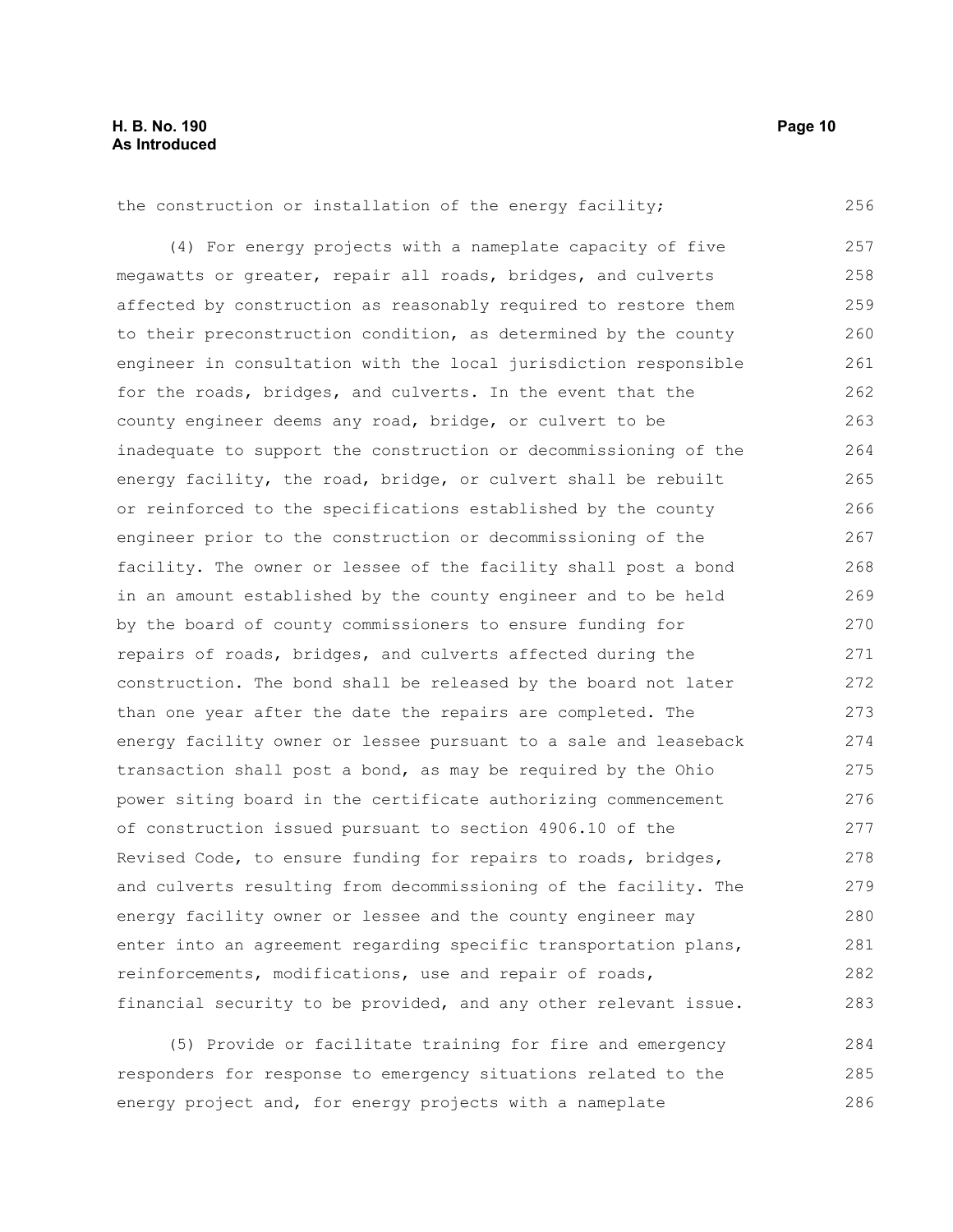capacity of five megawatts or greater, at the person's expense, equip the fire and emergency responders with proper equipment as reasonably required to enable them to respond to such emergency situations; 287 288 289 290

(6) Maintain a ratio of Ohio-domiciled full-time equivalent employees employed in the construction or installation of the energy project to total full-time equivalent employees employed in the construction or installation of the energy project of not less than eighty per cent in the case of a solar energy project, and not less than fifty per cent in the case of any other energy project. In the case of an energy project for which certification from the power siting board is required under section 4906.20 of the Revised Code, the number of full-time equivalent employees employed in the construction or installation of the energy project equals the number actually employed or the number projected to be employed in the certificate application, if such projection is required under regulations adopted pursuant to section 4906.03 of the Revised Code, whichever is greater. For all other energy projects, the number of full-time equivalent employees employed in the construction or installation of the energy project equals the number actually employed or the number projected to be employed by the director of development services, whichever is greater. To estimate the number of employees to be employed in the construction or installation of an energy project, the director shall use a generally accepted job-estimating model in use for renewable energy projects, including but not limited to the job and economic development impact model. The director may adjust an estimate produced by a model to account for variables not accounted for by the model. 291 292 293 294 295 296 297 298 299 300 301 302 303 304 305 306 307 308 309 310 311 312 313 314 315 316

(7) For energy projects with a nameplate capacity in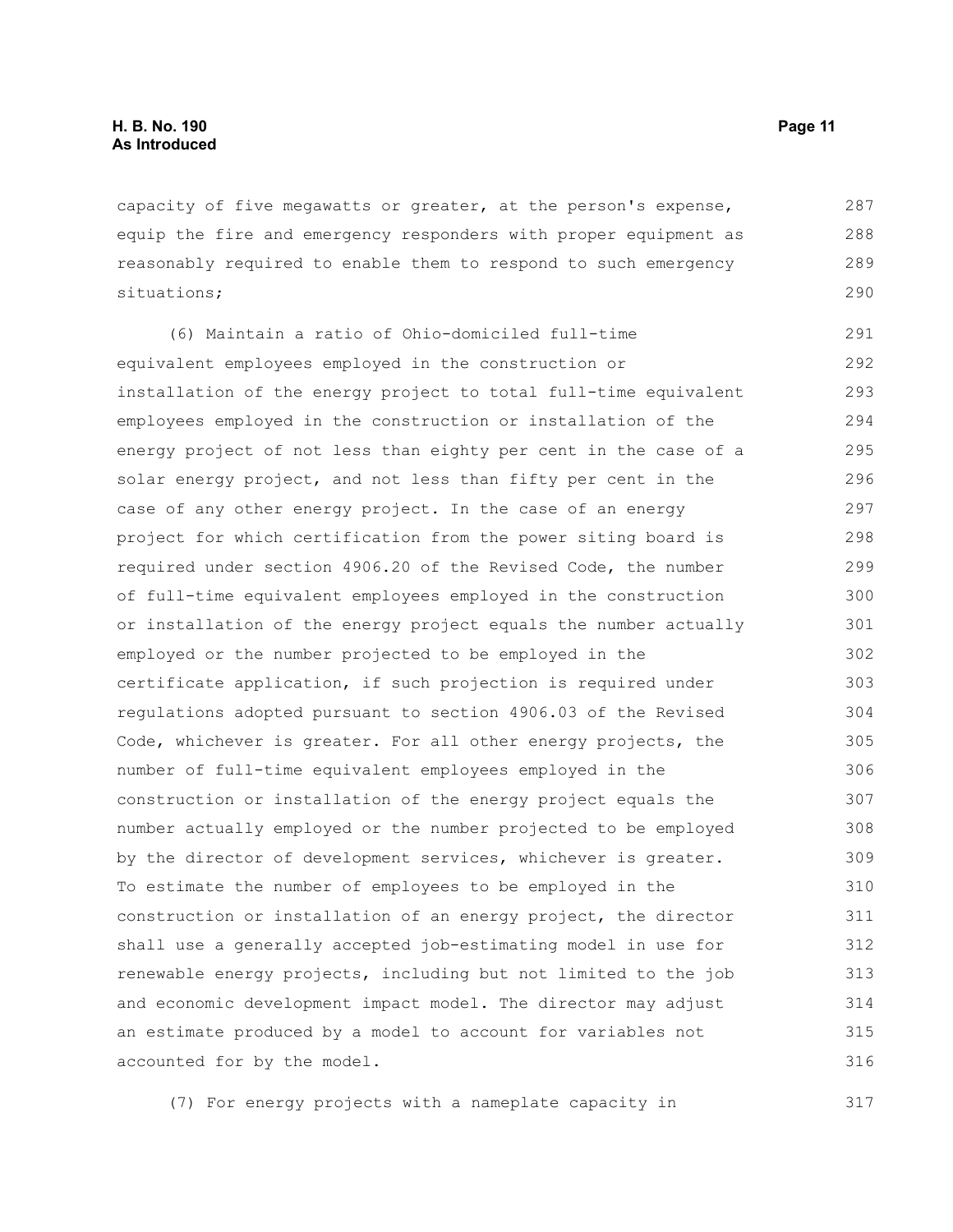excess of two megawatts, establish a relationship with a member of the university system of Ohio as defined in section 3345.011 of the Revised Code or with a person offering an apprenticeship program registered with the employment and training administration within the United States department of labor or with the apprenticeship council created by section 4139.02 of the Revised Code, to educate and train individuals for careers in the wind or solar energy industry. The relationship may include endowments, cooperative programs, internships, apprenticeships, research and development projects, and curriculum development. 318 319 320 321 322 323 324 325 326 327 328

(8) Offer to sell power or renewable energy credits from the energy project to electric distribution utilities or electric service companies subject to renewable energy resource requirements under section 4928.64 of the Revised Code that have issued requests for proposal for such power or renewable energy credits. If no electric distribution utility or electric service company issues a request for proposal on or before December 31, 2010, or accepts an offer for power or renewable energy credits within forty-five days after the offer is submitted, power or renewable energy credits from the energy project may be sold to other persons. Division (F)(8) of this section does not apply if: 329 330 331 332 333 334 335 336 337 338 339 340

(a) The owner or lessee is a rural electric company or a municipal power agency as defined in section 3734.058 of the Revised Code. 341 342 343

(b) The owner or lessee is a person that, before completion of the energy project, contracted for the sale of power or renewable energy credits with a rural electric company or a municipal power agency. 344 345 346 347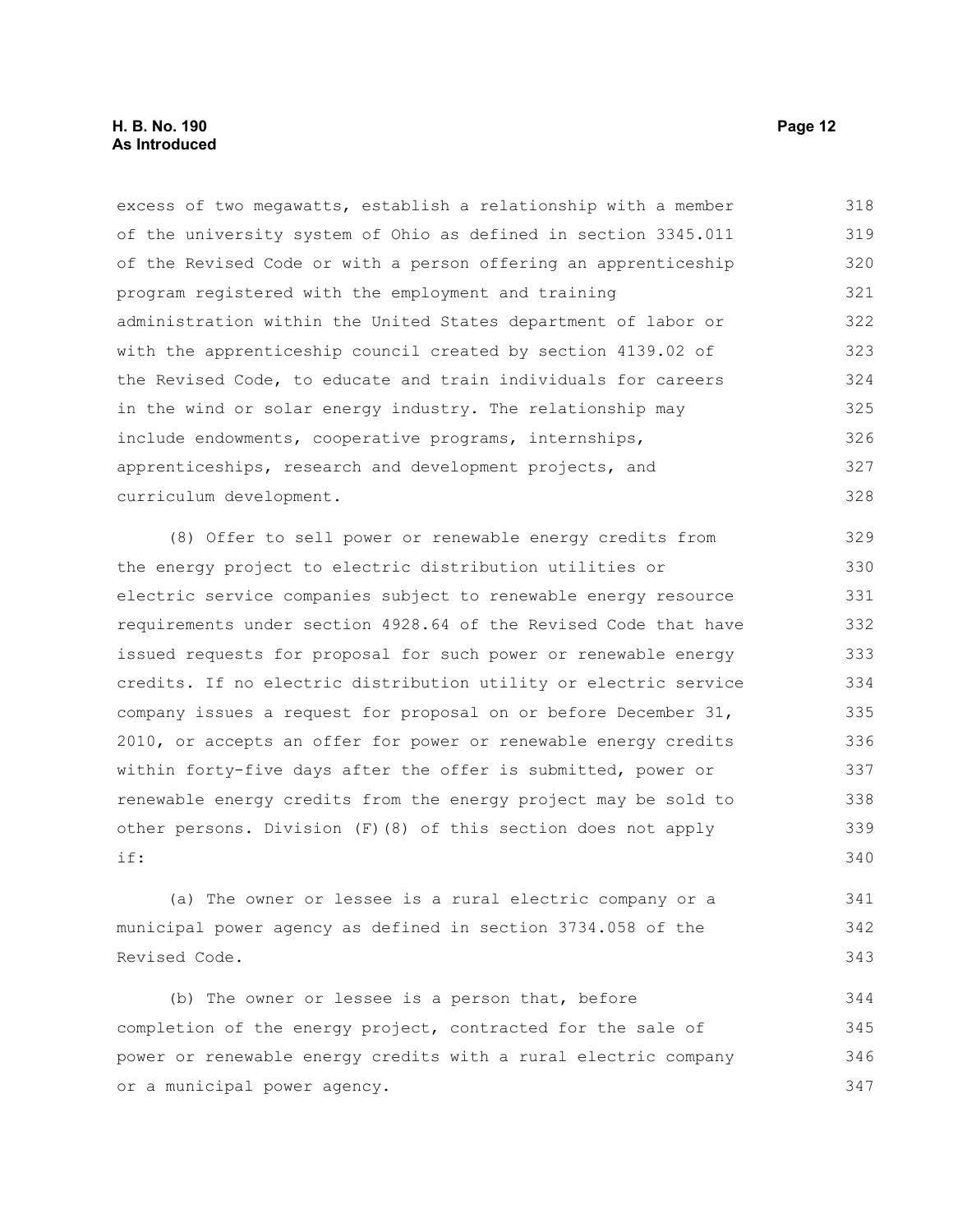(c) The owner or lessee contracts for the sale of power or renewable energy credits from the energy project before June 17, 2010. 348 349 350

(9) Make annual service payments as required by division (G) of this section and as may be required in a resolution adopted by a board of county commissioners under division (E) of this section. 351 352 353 354

(G) The owner or a lessee pursuant to a sale and leaseback transaction of a qualified energy project shall make annual service payments in lieu of taxes to the county treasurer on or before the final dates for payments of taxes on public utility personal property on the real and public utility personal property tax list for each tax year for which property of the energy project is exempt from taxation under this section. The county treasurer shall allocate the payment on the basis of the project's physical location. Upon receipt of a payment, or if timely payment has not been received, the county treasurer shall certify such receipt or non-receipt to the director of development services and tax commissioner in a form determined by the director and commissioner, respectively. Each payment shall be in the following amount: 355 356 357 358 359 360 361 362 363 364 365 366 367 368

(1) In the case of a solar energy project, seven thousand dollars per megawatt of nameplate capacity located in the county as of December 31, 2010, for tax year 2011, as of December 31, 2011, for tax year 2012, as of December 31, 2012, for tax year 2013, as of December 31, 2013, for tax year 2014, as of December 31, 2014, for tax year 2015, as of December 31, 2015, for tax year 2016, and as of December 31, 2016, for tax year 2017 and each tax year thereafter; 369 370 371 372 373 374 375 376

(2) In the case of any other energy project using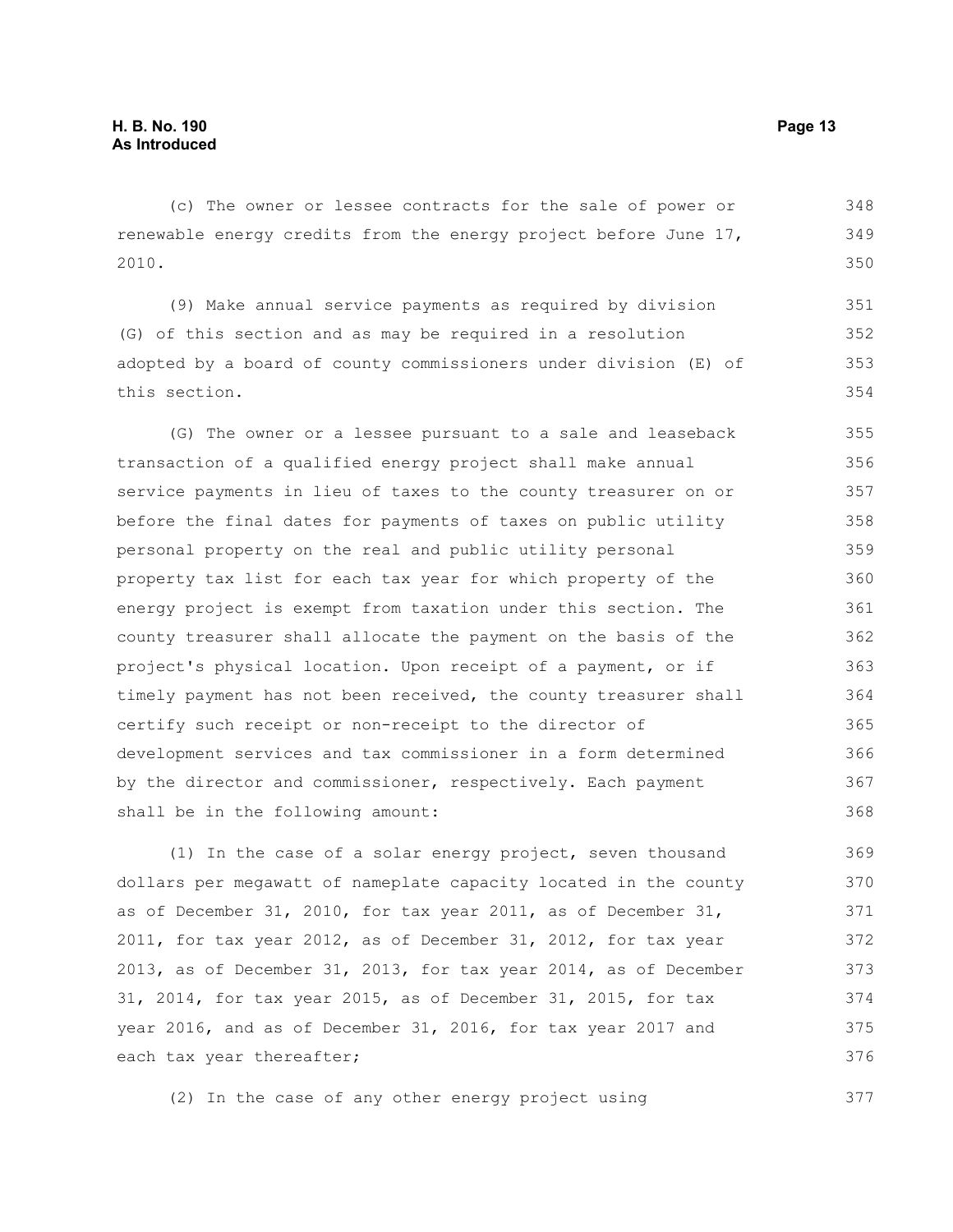378

renewable energy resources, the following:

(a) If the project maintains during the construction or installation of the energy facility a ratio of Ohio-domiciled full-time equivalent employees to total full-time equivalent employees of not less than seventy-five per cent, six thousand dollars per megawatt of nameplate capacity located in the county as of the thirty-first day of December of the preceding tax year; 379 380 381 382 383 384 385

(b) If the project maintains during the construction or installation of the energy facility a ratio of Ohio-domiciled full-time equivalent employees to total full-time equivalent employees of less than seventy-five per cent but not less than sixty per cent, seven thousand dollars per megawatt of nameplate capacity located in the county as of the thirty-first day of December of the preceding tax year; 386 387 388 389 390 391 392

(c) If the project maintains during the construction or installation of the energy facility a ratio of Ohio-domiciled full-time equivalent employees to total full-time equivalent employees of less than sixty per cent but not less than fifty per cent, eight thousand dollars per megawatt of nameplate capacity located in the county as of the thirty-first day of December of the preceding tax year. 393 394 395 396 397 398 399

(3) In the case of an energy project using clean coal technology, advanced nuclear technology, or cogeneration technology, the following: 400 401 402

(a) If the project maintains during the construction or installation of the energy facility a ratio of Ohio-domiciled full-time equivalent employees to total full-time equivalent employees of not less than seventy-five per cent, six thousand 403 404 405 406